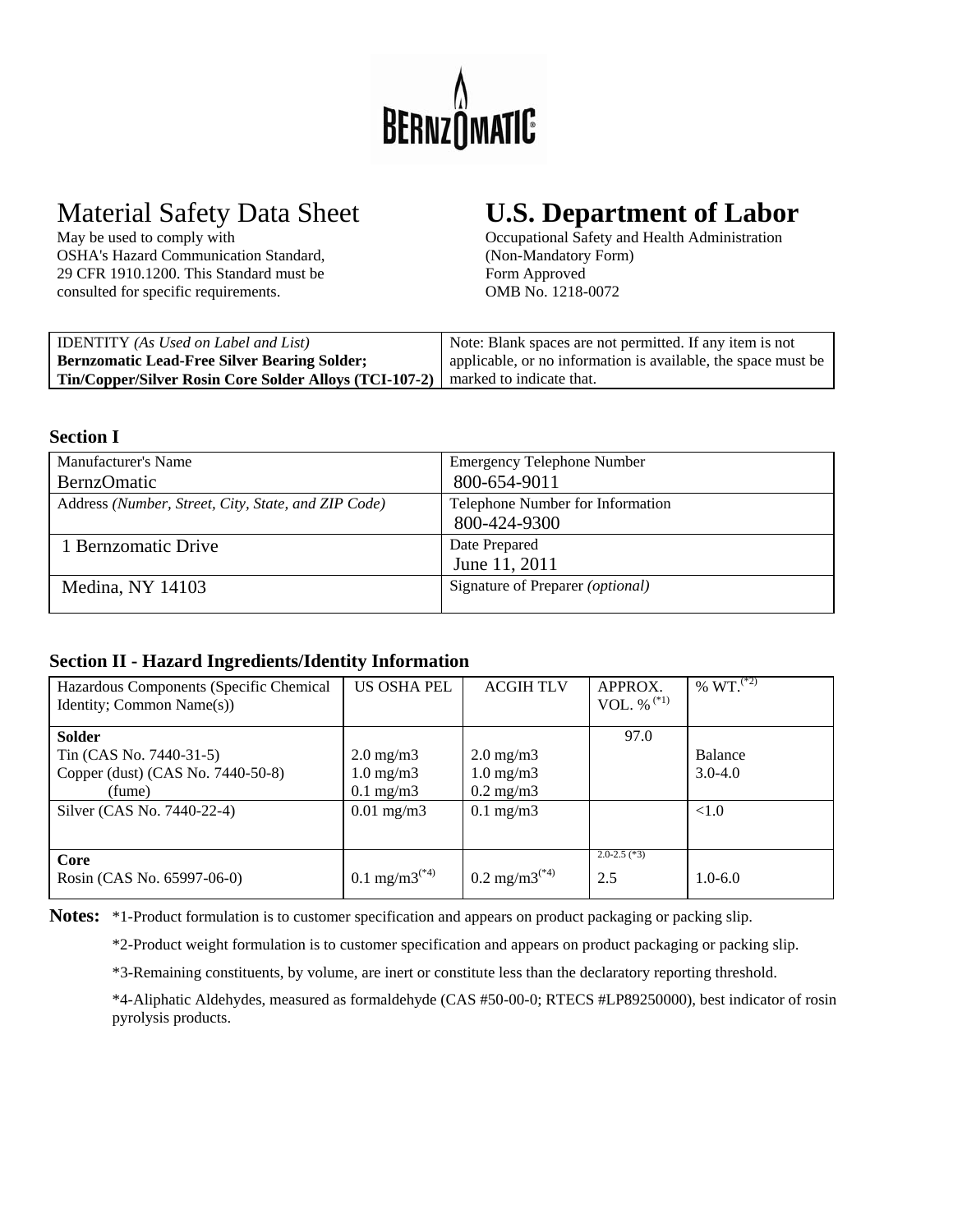

# **Section III - Physical/Chemical Characteristics**

| <b>Boiling Point:</b>                                                                                                                    | Information not available | Specific Gravity ( $H_2O = 1$ ):                | Information not available         |  |
|------------------------------------------------------------------------------------------------------------------------------------------|---------------------------|-------------------------------------------------|-----------------------------------|--|
| Vapor Pressure (mm Hg.):                                                                                                                 | Not Volatile              | <b>Melting Point:</b>                           | 227-250<br>$(441-482 \text{ °F})$ |  |
| Vapor Density ( $AIR = 1$ ):                                                                                                             | Not Volatile              | <b>Evaporation Rate</b><br>(Butyl Acetate = 1): | Not Applicable                    |  |
| Solubility in Water: Insoluble                                                                                                           |                           |                                                 |                                   |  |
| Appearance and Odor (At Normal Conditions): Solid – Silver to silver gray metal. Contains core of light yellow<br>color with rosin odor. |                           |                                                 |                                   |  |

# **Section IV - Fire and Explosion Hazard Data**

| Flash Point (Method Used):          | <b>Flammable Limits:</b>                                                                                                                               | <b>LEL</b>     | <b>UEL</b>     |  |
|-------------------------------------|--------------------------------------------------------------------------------------------------------------------------------------------------------|----------------|----------------|--|
| Non-Flammable                       | Not Applicable                                                                                                                                         | Not Applicable | Not Applicable |  |
| <b>Extinguishing Media:</b>         |                                                                                                                                                        |                |                |  |
|                                     | No specific agents available                                                                                                                           |                |                |  |
| Special Fire Fighting Procedures:   |                                                                                                                                                        |                |                |  |
|                                     | If involved in fire, use full protective clothing and NIOSH/MSHA approved self-<br>contained breathing apparatus operated in a positive-pressure mode. |                |                |  |
| Unusual Fire and Explosion Hazards: |                                                                                                                                                        |                |                |  |
|                                     | The solid metal form is not a fire hazard. However, dust generated from<br>processing operations may present a moderate fire or explosion hazard.      |                |                |  |

# **Section V - Reactivity Data**

| Stability:                                                                | Unstable       | NO  | Conditions to Avoid: |  |
|---------------------------------------------------------------------------|----------------|-----|----------------------|--|
|                                                                           | Stable         | X   | N/A                  |  |
|                                                                           |                |     |                      |  |
| Incompatibility ( <i>Materials to Avoid</i> ):                            |                |     |                      |  |
| Chlorine, Turpentine, and Magnesium, and Acetylene Gas.                   |                |     |                      |  |
| Hazardous Decomposition or Byproducts:                                    |                |     |                      |  |
| At temperatures above the melting point metal oxide fumes may be evolved. |                |     |                      |  |
| Hazardous                                                                 | May Occur      | NO. | Conditions to Avoid: |  |
| Polymerization:                                                           |                |     |                      |  |
|                                                                           | Will Not Occur | X   | N/A                  |  |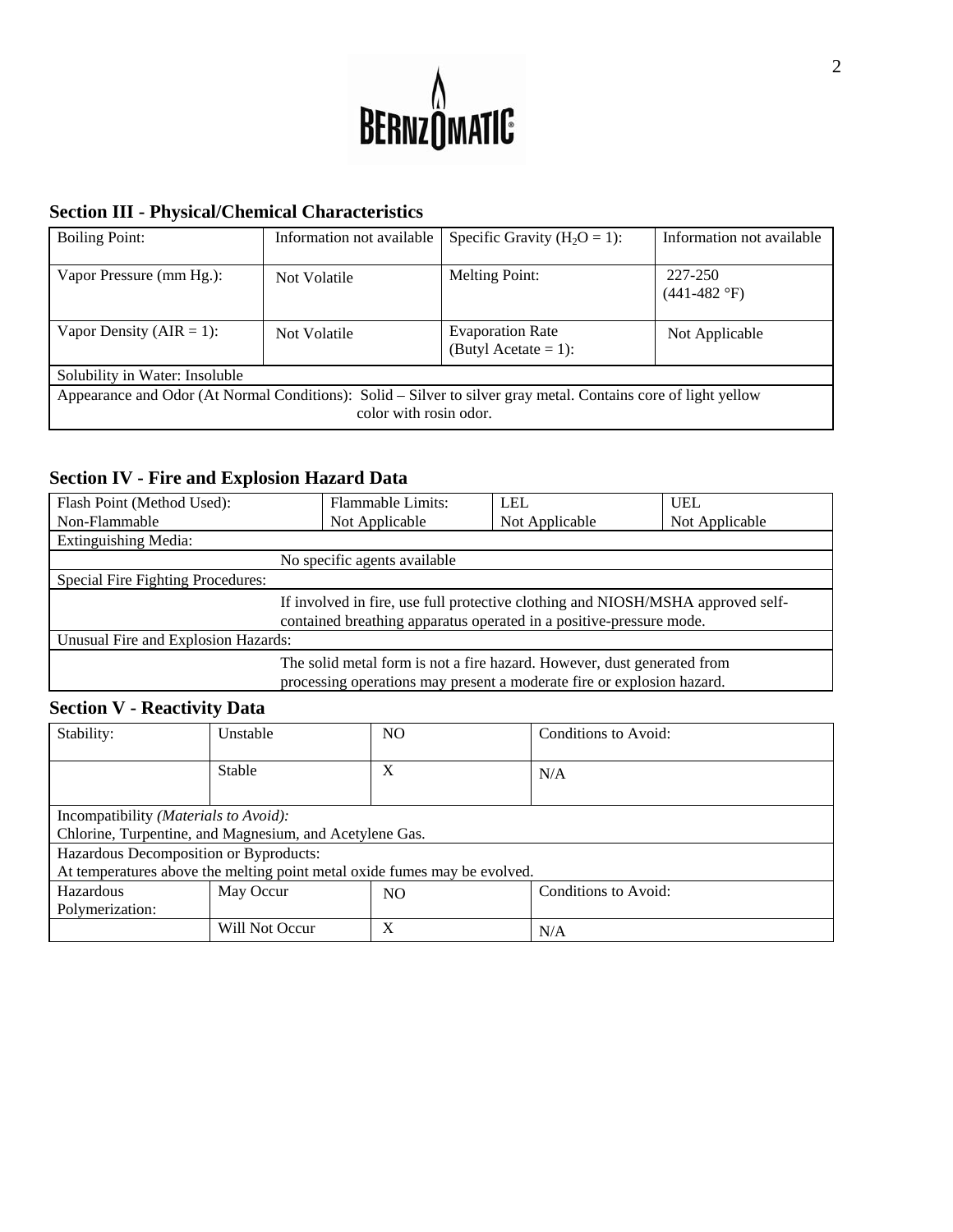

# **Section VI - Health Hazard Data**

| Route $(s)$ of Entry:                                                                    | Inhalation?                                     | Skin?                                                                                                                                                                        | Ingestion?                 |  |
|------------------------------------------------------------------------------------------|-------------------------------------------------|------------------------------------------------------------------------------------------------------------------------------------------------------------------------------|----------------------------|--|
|                                                                                          | Dust/fume inhalation                            | N <sub>O</sub>                                                                                                                                                               | Dust ingestion             |  |
| Health Hazards (Acute and Chronic):                                                      |                                                 |                                                                                                                                                                              |                            |  |
|                                                                                          |                                                 | Note: Exposure to the solid form of this product presents few health hazards in itself.                                                                                      |                            |  |
|                                                                                          |                                                 | However, normal handling or processing of this material may result in exposure to                                                                                            |                            |  |
|                                                                                          |                                                 | product compounds and/or decomposition products, which may present a potential                                                                                               |                            |  |
|                                                                                          | health hazard.                                  |                                                                                                                                                                              |                            |  |
|                                                                                          |                                                 | <i>Chronic (prolonged)</i> overexposure to tin can result in benign pneumoconiosis                                                                                           |                            |  |
|                                                                                          |                                                 | (stannous). This form of pneumoconiosis produces progressive x-ray changes of the                                                                                            |                            |  |
|                                                                                          |                                                 | lungs as long as exposure exists, but there is no distinctive fibrosis, no evidence of                                                                                       |                            |  |
|                                                                                          | disability and no special complicating factors. |                                                                                                                                                                              |                            |  |
|                                                                                          |                                                 | Acute (severe short-term) overexposure to tin can cause irritation of the eyes, skin,                                                                                        |                            |  |
|                                                                                          |                                                 | mucous membranes and respiratory system. Acute overexposure to Copper can cause                                                                                              |                            |  |
|                                                                                          |                                                 | irritation of the eyes, nose throat, and skin, and under severe fume overexposure may                                                                                        |                            |  |
|                                                                                          |                                                 | cause metal fume fever with flu-like symptoms such as sweet metal taste, dry throat,                                                                                         |                            |  |
|                                                                                          |                                                 | coughing, fever and chills, tight chest, dyspnea, headache, blurred vision, back pain,                                                                                       |                            |  |
|                                                                                          |                                                 | nausea, vomiting, fatigue. Symptoms usually disappear within 24 hours. Copper may                                                                                            |                            |  |
|                                                                                          |                                                 | cause skin and hair discoloration. Inhalation of copper dusts may cause changes in the<br>gums and mucous linings of the mouth, which is generally attributable to localized |                            |  |
|                                                                                          |                                                 | tissue effect rather than general toxicity. Acute overexposure to rosin pyrolysis                                                                                            |                            |  |
|                                                                                          |                                                 | products is characterized by irritation of the eyes, nose, throat, and cough.                                                                                                |                            |  |
| Carcinogenicity:                                                                         | NTP?                                            | <b>IARC</b> Monographs?                                                                                                                                                      | <b>OSHA</b> Regulated?     |  |
|                                                                                          | Not listed as a carcinogen                      | Not listed as a carcinogen                                                                                                                                                   | Not listed as a carcinogen |  |
| Signs and Symptoms of Exposure:                                                          |                                                 |                                                                                                                                                                              |                            |  |
|                                                                                          | SEE HEALTH HAZARDS LISTED ABOVE                 |                                                                                                                                                                              |                            |  |
| Medical Conditions Generally Aggravated by Exposure:                                     |                                                 |                                                                                                                                                                              |                            |  |
| Pre-existing conditions of the lungs; Wilson's Disease (Genetic Trait)                   |                                                 |                                                                                                                                                                              |                            |  |
| Emergency and First Aid Procedures:                                                      |                                                 |                                                                                                                                                                              |                            |  |
| Skin: Normal hygiene and first aid procedures - wash with soap and water. If irritation  |                                                 |                                                                                                                                                                              |                            |  |
| develops or persists get medical attention.                                              |                                                 |                                                                                                                                                                              |                            |  |
| Eyes: Flush well with running water to remove particulate. If irritation persists obtain |                                                 |                                                                                                                                                                              |                            |  |
| medical attention.                                                                       |                                                 |                                                                                                                                                                              |                            |  |
| Acute Inhalation: Remove from exposure. Obtain immediate medical attention. If           |                                                 |                                                                                                                                                                              |                            |  |
| breathing has stopped, initiate Artificial Resuscitation.                                |                                                 |                                                                                                                                                                              |                            |  |
| Ingestion: Give water; induce vomiting only in a conscious non-convulsing individual;    |                                                 |                                                                                                                                                                              |                            |  |
| obtain immediate medical attention.                                                      |                                                 |                                                                                                                                                                              |                            |  |

# **Section VII - Precautions for Safe Handling and Use**

|    | Steps to Be Taken in Case Material is Released or Spilled                                                   |  |  |  |
|----|-------------------------------------------------------------------------------------------------------------|--|--|--|
| 1. | Material in dust form-minimize exposure. Clean up using dustless methods (i.e. HEPA Vacuum). Do not use     |  |  |  |
|    | compressed air.                                                                                             |  |  |  |
|    | 2. Place in closed labeled containers for recycling or disposal.                                            |  |  |  |
| 3. | Keep out of waterways.                                                                                      |  |  |  |
|    | NOTE: Cleanup personnel should wear protective clothing and respiratory protection where dust/fume exposure |  |  |  |
|    | exists.                                                                                                     |  |  |  |
|    | <b>OTHER PROCEDURES:</b>                                                                                    |  |  |  |
|    | We recommend that the purchaser establish a spill prevention, control and counter                           |  |  |  |
|    | measure plan. This plan should include procedures for proper storage as well as clean                       |  |  |  |
|    |                                                                                                             |  |  |  |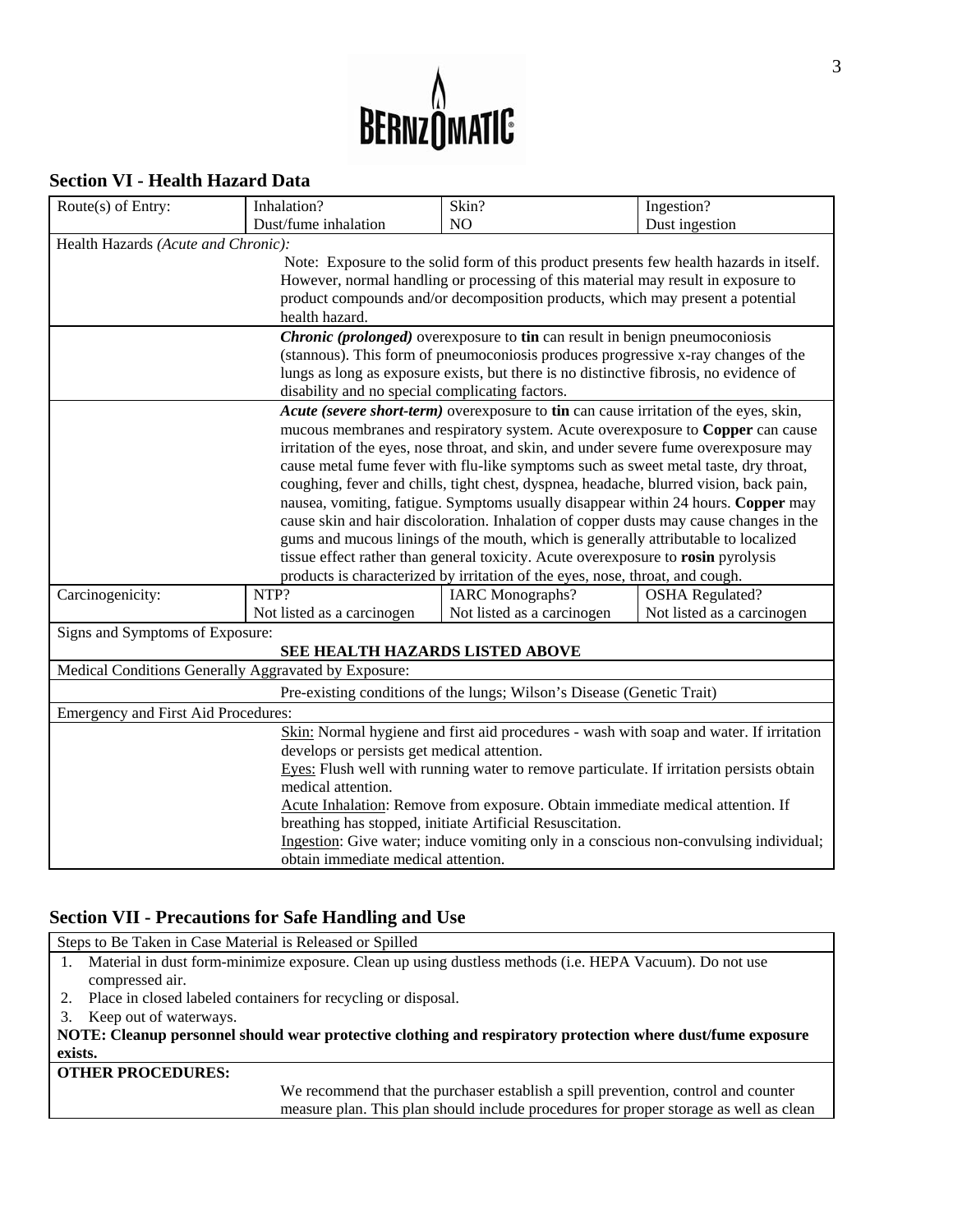

|                                                  | up of spills or leaks. The procedures should conform to safe practices and provide for<br>proper recovery and/or disposal. Depending on the quantity spilled, notification to the<br>U.S. National Response Center (800-424-8802) may be required in case of hazardous<br>substances (see USEPA and USDOT regulations & various states and local<br>regulations)              |  |
|--------------------------------------------------|-------------------------------------------------------------------------------------------------------------------------------------------------------------------------------------------------------------------------------------------------------------------------------------------------------------------------------------------------------------------------------|--|
| Waste Disposal Method:                           |                                                                                                                                                                                                                                                                                                                                                                               |  |
|                                                  | May have value on a recycled basis. If disposed of, dispose of in a permitted disposal<br>site in accordance with all federal, state and local disposal or discharge regulations.                                                                                                                                                                                             |  |
| Precautions to Be taken in Handling and Storing: |                                                                                                                                                                                                                                                                                                                                                                               |  |
|                                                  | Practice good housekeeping procedures to prevent dust accumulations. Keep material<br>dry. Avoid storage near incompatible materials (See Section V). Keep product away<br>from children and their environment, feed products, food products and domestic<br>animals.                                                                                                         |  |
| <b>Other Precautions:</b>                        |                                                                                                                                                                                                                                                                                                                                                                               |  |
|                                                  | Special attention is drawn to the requirements of the U.S. Respirator Standard<br>(1910.134) should airborne exposures exceed the U.S. OSHA PEL. Inadvertent<br>contaminants to product such as moisture, ice, snow, grease or oil can cause an<br>explosion when charged to a molten metal bath or melting furnace (Preheating metal)<br>will remove moisture from product). |  |

# **Section VIII - Control Measures**

| Respiratory Protection (Specify Type):                 |                                                                                        |  |  |
|--------------------------------------------------------|----------------------------------------------------------------------------------------|--|--|
|                                                        | Respiratory protection is required where airborne exposures exceed US-                 |  |  |
|                                                        | OSHA/ACGIH permissible air concentrations. Respirator selection shall be made in       |  |  |
|                                                        | accordance with the US OSHA Respiratory Protection Standard, 29CFR 1910.134.           |  |  |
| Ventilation:                                           |                                                                                        |  |  |
|                                                        | Good general dilution ventilation, or ventilation, as described in "Industrial         |  |  |
|                                                        | Ventilation, A Manual of Recommended Practice", by the American Conference of          |  |  |
|                                                        | Governmental Industrial Hygienists, is recommended to maintain exposure levels         |  |  |
|                                                        | below the permissible exposure limits (PEL's) or Threshold Limit Values (TLV's)        |  |  |
|                                                        | specified by U.S. OSHA or other local or state regulations.                            |  |  |
| Protective Gloves:                                     | Eye Protection:                                                                        |  |  |
| Recommended for prolonged contact/heat. Required above | Safety glasses or goggles are recommended where the                                    |  |  |
| the lead PEL.                                          | possibility exists of getting dust particles in the eyes.                              |  |  |
|                                                        | Safety glasses or goggles with face shield are recommended                             |  |  |
|                                                        | around molten metal.                                                                   |  |  |
| Other Protective Clothing or Equipment:                |                                                                                        |  |  |
|                                                        | Full protective clothing and shoes are required for employee exposure above the Lead   |  |  |
|                                                        | PEL. Other safety equipment should be worn as appropriate for the work environment.    |  |  |
|                                                        | Keep work clothing separate from street clothes.                                       |  |  |
| Work/Hygienic Practices:                               |                                                                                        |  |  |
|                                                        | Do not permit eating, drinking, or the use of cosmetics or tobacco products while      |  |  |
|                                                        | handling or processing material or in product work areas. Practice good personal       |  |  |
|                                                        | hygiene procedures. Wash hands and face thoroughly before eating, drinking, applying   |  |  |
|                                                        | cosmetics or using tobacco products. Full protective clothing is required to worn by   |  |  |
|                                                        | workers exposed to concentrations of lead/dust fume above the PEL, and showering is    |  |  |
|                                                        | required before changing into street clothes. Work clothes and equipment should        |  |  |
|                                                        | remain in designated product use areas. Avoid inhalation and ingestion of product, and |  |  |
|                                                        | activities which generate dust or fume. Keep melting/soldering temperatures as low as  |  |  |
| possible to minimize the generation of fume.           |                                                                                        |  |  |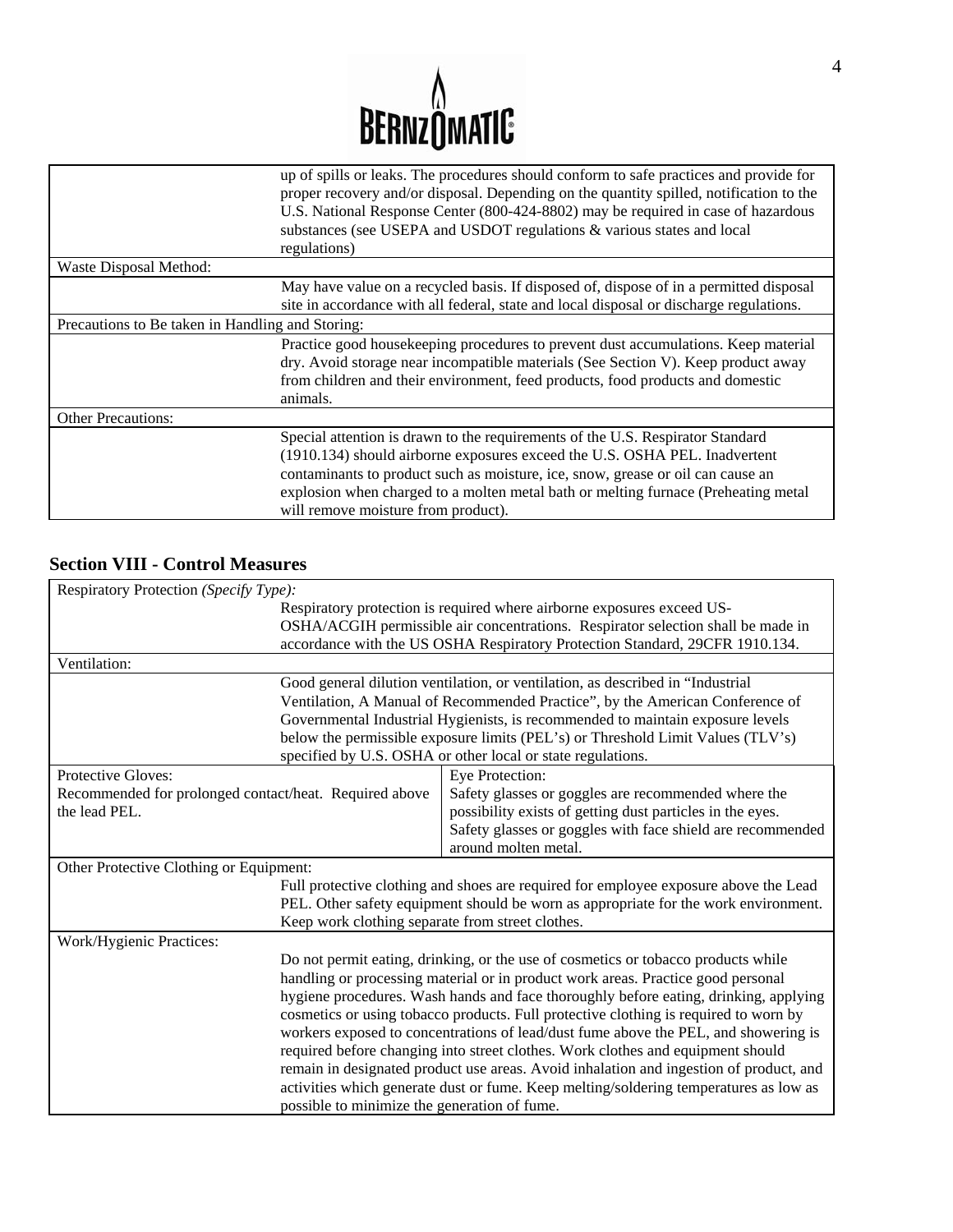

#### **Section IX - Special Precautions**

| Precautions to be taken in Handling and Storing: None |
|-------------------------------------------------------|
| <b>Other Precautions: None</b>                        |

# **Section X – United States SARA Title III Information**

This product/mixture contains the following toxic chemical(s) subject to the reporting requirements of Section 313 of title III of the U.S. Superfund Amendments and Reauthorization Act (SARA) of 1986 and 40 CFR Part 372. The percent by weight of each toxic chemical and its associated chemical abstract system (CAS) number are to found in Section II of this Material Safety Data Sheet.

| <b>CHEMICAL</b> | <b>EHS RQ (LBS)</b> | <b>EHS TPO (LBS)</b> | <b>SEC.313</b> | <b>313 CATEGORY</b> | <b>311/312 CATEGORY</b> |
|-----------------|---------------------|----------------------|----------------|---------------------|-------------------------|
| <u>NAME</u>     | *1                  | $*$                  | $*2$           | *4                  | ∗<                      |
| Copper          | Not Applicable      | Not Applicable       | YES            | Copper              | H-1                     |

#### **-FOOTNOTES-**

\*1= Reportable quantity of extremely hazardous substance, Section 302.

\*2= Threshold planning quantity, extremely hazardous substance, Section 302.

\*3= Toxic chemical list, Section 313

\*4= Chemical category as required by Section 313 (40 CFR 372.42). Subject to annual release reporting requirements.

\*5= Hazard category for SARA Section 311/312 reporting:

Health H-1=Immediate (ACUTE) Health Hazard Physical P-3= Fire Hazard

H-2=Delayed (CHRONIC) Health Hazard P-4= Sudden Release of Pressure Hazard

P-5= Reactive Hazard

#### **Section XI – United States CERCLA Section 103 Information**

This product/mixture contains the following chemicals subject to the release reporting of Section 302.

**CHEMICAL NAME RQ (LBS)**

COPPER 5000 (\*1)

#### **-FOOTNOTES-**

\*1= Reportable quantity (RQ) under CERCLA Section 302. Spills to the environment exceeding the reportable quantity in any 24 hour period must be reported to the U.S. National Response Center (800) 424-8802. No reporting of releases of the hazardous substance(s) is required if the diameter of the pieces of the solid metal(s) released is equal to or exceeds 100 micrometers (0.004 inches).